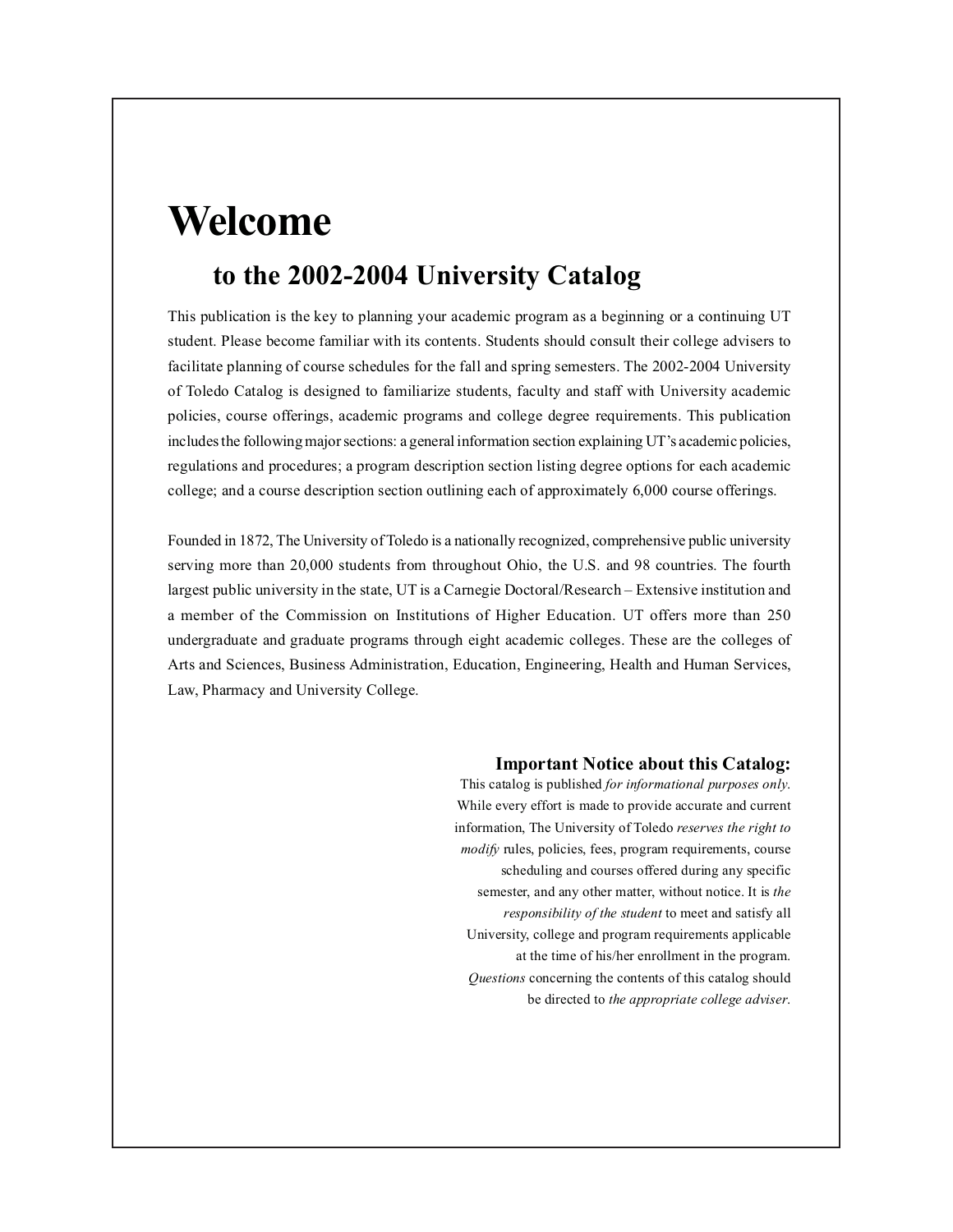

# **2002-2004 Catalog of THE UNIVERSITY OF TOLEDO**

## **Admissions and General Information**

## **The Undergraduate Colleges:**

Arts and Sciences Business Administration Education Engineering Health and Human Services Pharmacy University College

## **The Graduate School:**

Arts and Sciences Business Administration Education Engineering Health and Human Services Pharmacy

**The College of Law University Libraries Course Descriptions**

### **Affirmative Action/Equal Opportunity Policy**

The University of Toledo is committed to a policy of equal opportunity in education, employment, membership and contracts and no differentiation will be made based on race, color, religion, sex, age, national origin, sexual orientation, veteran status and/or the presence of a disability. The University will take affirmative action as required by federal or state law.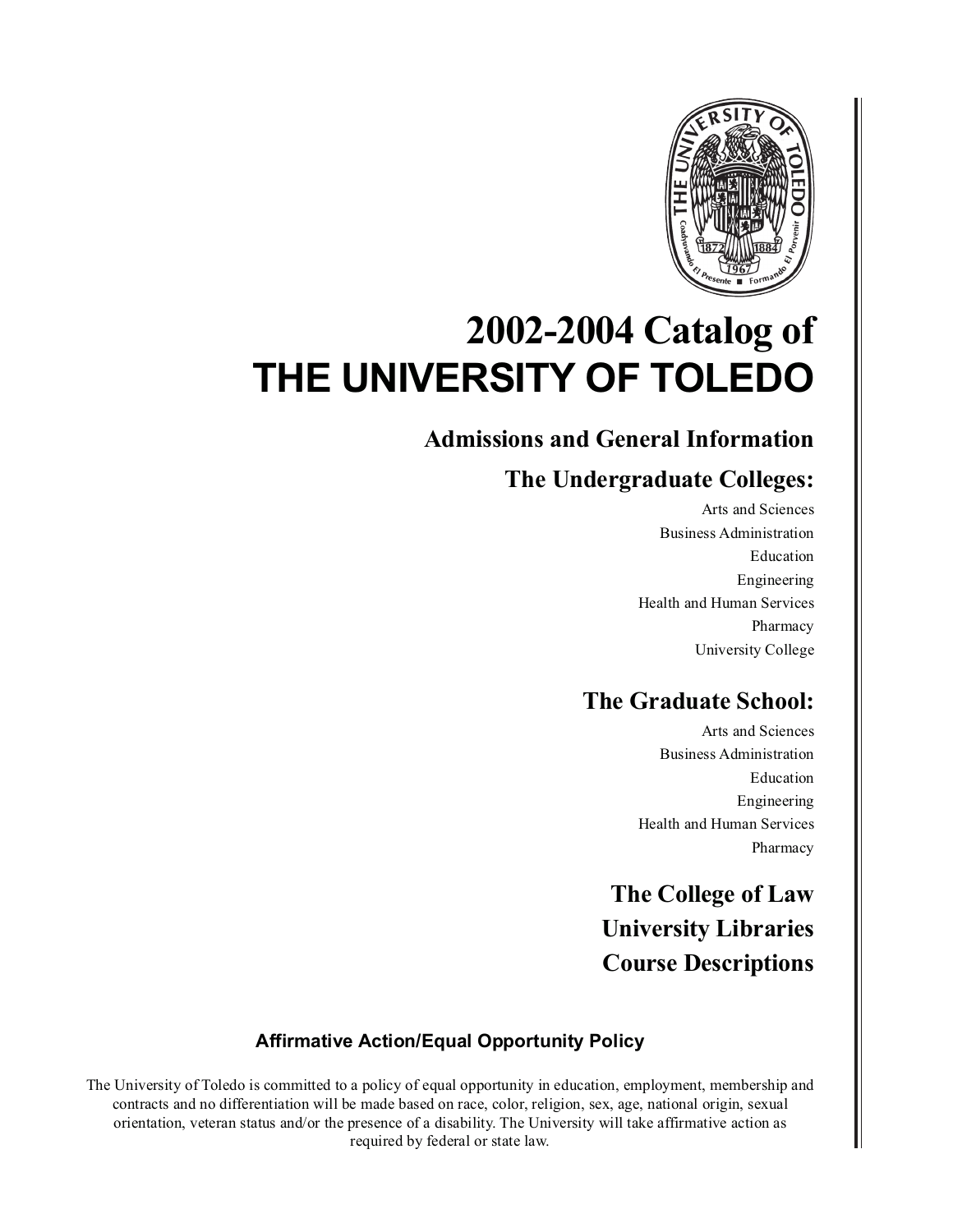# Officers of the General Administration

*Office of the President* **Daniel M. Johnson, Ph.D., President**

*Office of the Provost*

**Alan Goodridge, Ph.D., Provost and Vice President for Academic Affairs**

| and Dean of the Graduate School                                         |
|-------------------------------------------------------------------------|
|                                                                         |
| Richard Eastop, M.Ed.  Interim Vice President for Enrollment Management |
|                                                                         |
|                                                                         |
|                                                                         |
| and Information Technology                                              |
| C. Vernon Snyder, M.M.E.  Vice President for Institutional Advancement  |

**Joseph Brennan, Ph.D.,** *Executive Director of Public Relations*

**Calvin Lawshe, M.B.A.,** *Assistant to the President for Community Relations* **Sally Perz, B.A.,** *Executive Director of Government Relations* **Ricky Walker, M.A.,** *Assistant to the President and Director of Affirmative Action*

#### **ACADEMIC DEANS**

**David Stern**, **Ph.D.,** Dean of Arts and Sciences **Sonny S. Ariss, Ph.D.,** Interim Dean of Business Administration **Thomas J. Switzer, Ph.D.,** Dean of Education **Nagi G. Naganathan**, **Ph.D.,** Interim Dean of Engineering **Jerome M. Sullivan**, **M.S., R.R.T.,** Dean of Health and Human Services **Phillip Closius**, **J.D.,** Dean of Law **Johnnie Early**, **Ph.D.,** Dean of Pharmacy **Mary Jo Waldock**, **M.B.A.,** Interim Dean of University College **John Gaboury, Ph.D.**, Dean of University Libraries

#### **Board of Trustees**

**Mr. James M. Tuschman**, **Chairman Mr. Daniel J. Brennan, Vice Chairman Ms. Rhonda L. Brooks Ms. Joan Uhl Browne Mr. Lavelle D. Edmondson, Student Trustee** **Mr. Ronald R. Langenderfer Ms. Megan M. Mamarella, Student Trustee Judge Richard B. McQuade, Jr. Mr. Richard B. Stansley, Jr. Mr. Hernan A. Vasquez**

Trustees first were appointed by the Governor of Ohio when The University of Toledo became a state university effective July 1, 1967.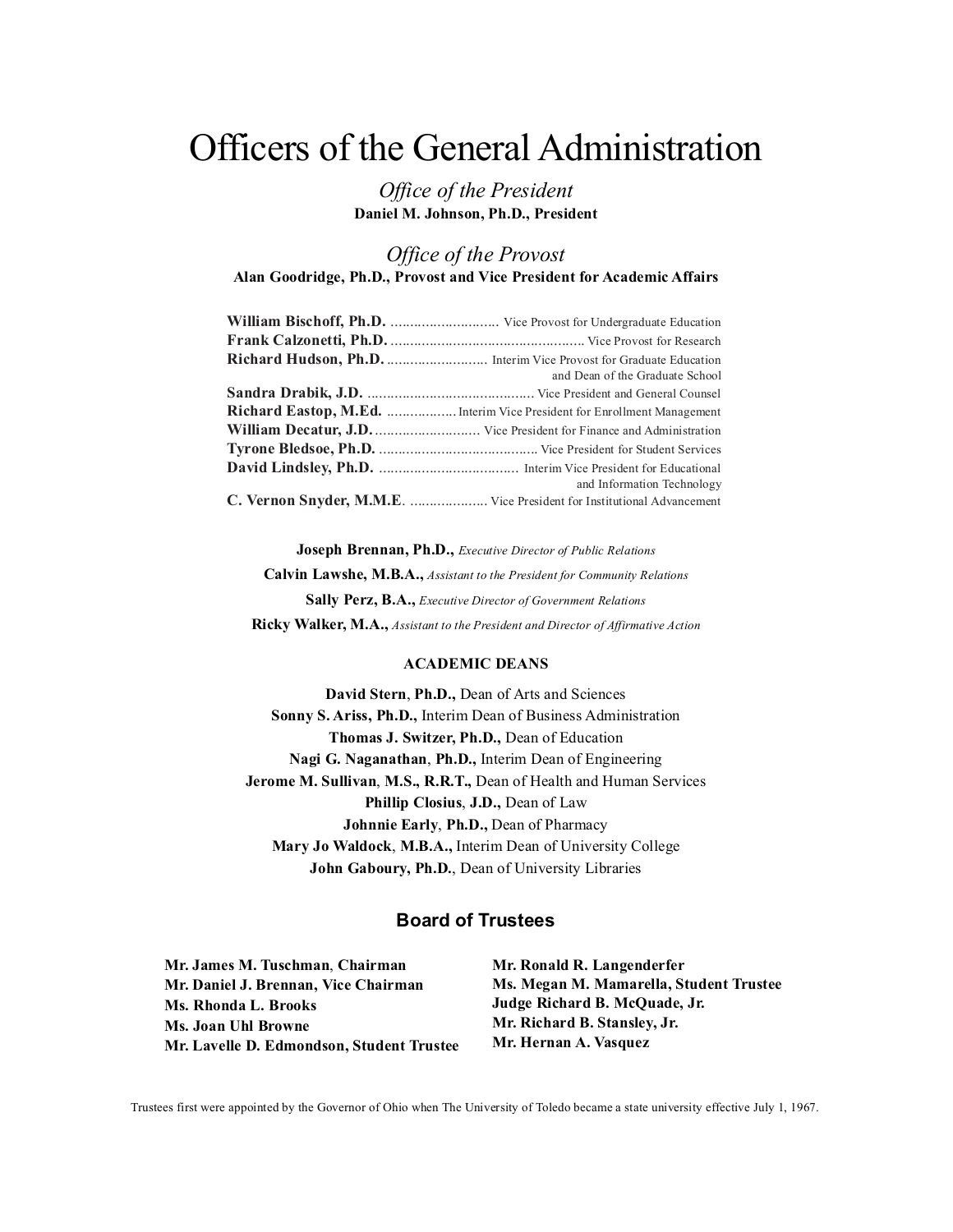## **A Message from the President**

Dear Students:

Thank you for choosing The University of Toledo. This catalog is your guide to the many programs and services we offer, and I recommend that you keep it handy and refer to it often.

As a large metropolitan research university, UT presents you with outstanding opportunities to learn and grow. I urge you to take advantage of as many of those opportunities as possible.

Volunteer with a local non-profit group. Try a service learning course. Join a club or organization on campus. Attend a play, concert or sporting event. Get to know your adviser and your professors by visiting them during office hours. Take part in student government. Participate with faculty in their research. The opportunities are endless.



On behalf of our faculty, staff, alumni and volunteers, let me extend a warm welcome to The University of Toledo family. We are glad to have you here, and we sincerely hope that your time with us will be time well spent.

Welcome!

Dan Johnson President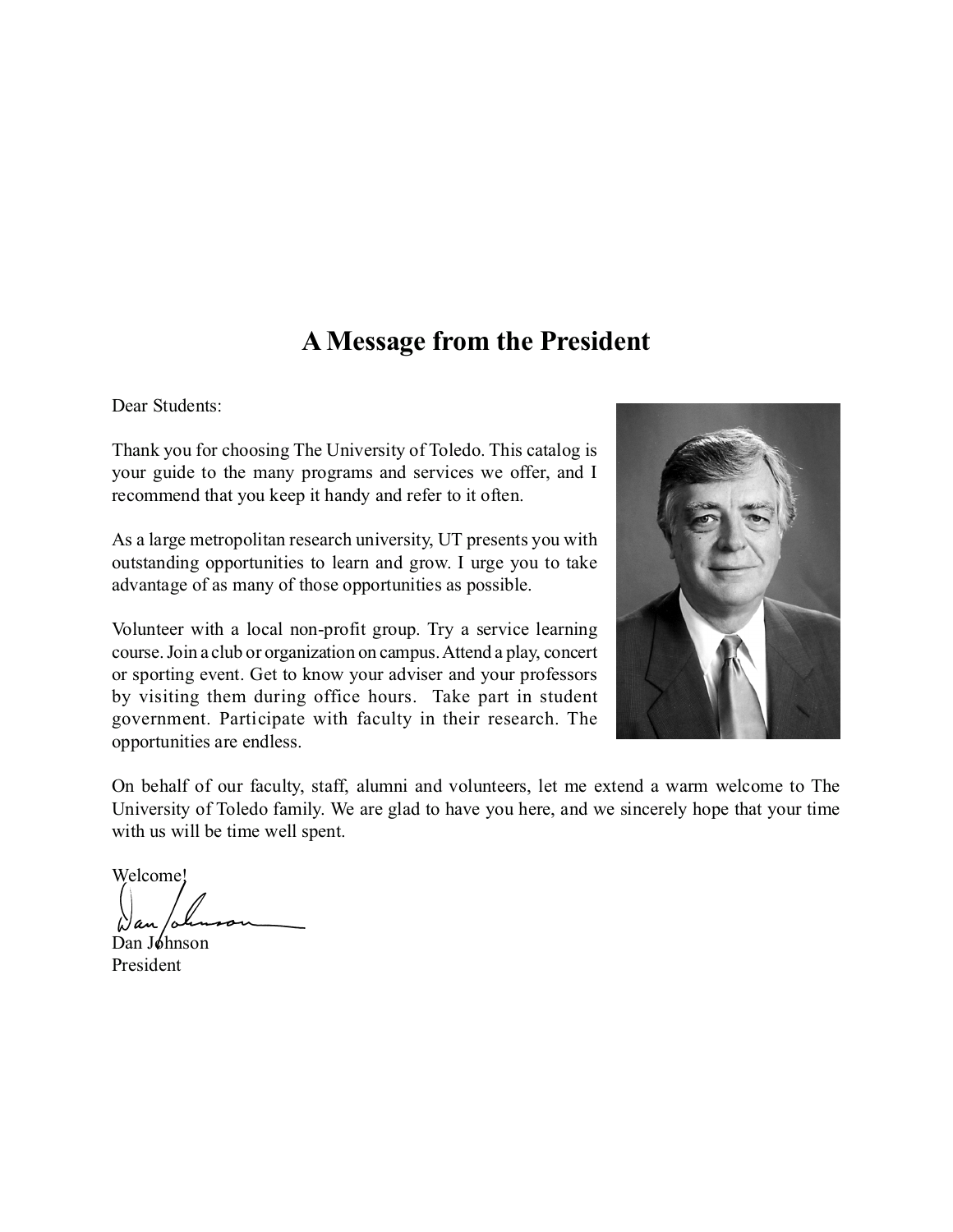# **The University of Toledo**

## **Frequently Called Numbers**

### **Dial the last 4 digits of numbers beginning with 530 if you are using a University phone.**

| Campus Information & Assistance Center,            |
|----------------------------------------------------|
|                                                    |
| Campus Information & Assistance Center,            |
|                                                    |
| Admissions, Undergraduate  530.8700                |
|                                                    |
| Admissions, International Students  530.1200       |
|                                                    |
|                                                    |
| American Language Institute  530.4702              |
| Athletic Ticket Office (Savage Hall)  530.2239     |
|                                                    |
| Bookstore, Bancroft Campus  530.2516               |
|                                                    |
|                                                    |
| Commuter and Off-Campus Services  530.8521         |
| Continuing Education, University College  321.5139 |
|                                                    |
| Eberly Center for Women  530.8570                  |
|                                                    |
|                                                    |
|                                                    |
|                                                    |
|                                                    |
| InTouch Phone Registration, Off Campus  530.0000   |
|                                                    |
| Library, Carlson (Bancroft Campus)  530.2323       |
| Library (Learning Resource Center),                |
|                                                    |
| Learning Enhancement Center,                       |
|                                                    |
| Learning Enhancement Center,                       |
|                                                    |
| Multicultural Student Center 530.2261              |
|                                                    |
| Office of Accessibility, TDD 530.2612              |
|                                                    |
| Office of International Student Services 530.4229  |
| Office of Residence Life (Housing) 530.2941        |

| Student Recreation Center  530.3700         |  |
|---------------------------------------------|--|
|                                             |  |
| Testing Center, Bancroft Campus  530.2011   |  |
| Testing Center, Scott Park Campus 530.3105  |  |
|                                             |  |
|                                             |  |
|                                             |  |
| Writing Center, Bancroft Campus 530.4939    |  |
| Writing Center, Scott Park Campus  530.3105 |  |
|                                             |  |

### **Colleges**

| Arts and Sciences, Student Services  530.2671       |  |
|-----------------------------------------------------|--|
| Business Administration, Student Services  530.2087 |  |
| Education, Student Services 530.2495                |  |
| Engineering, Undergraduate Studies  530.8040        |  |
|                                                     |  |
| Health and Human Services, Student                  |  |
|                                                     |  |
|                                                     |  |
|                                                     |  |
| University College, Student Services  530.3142      |  |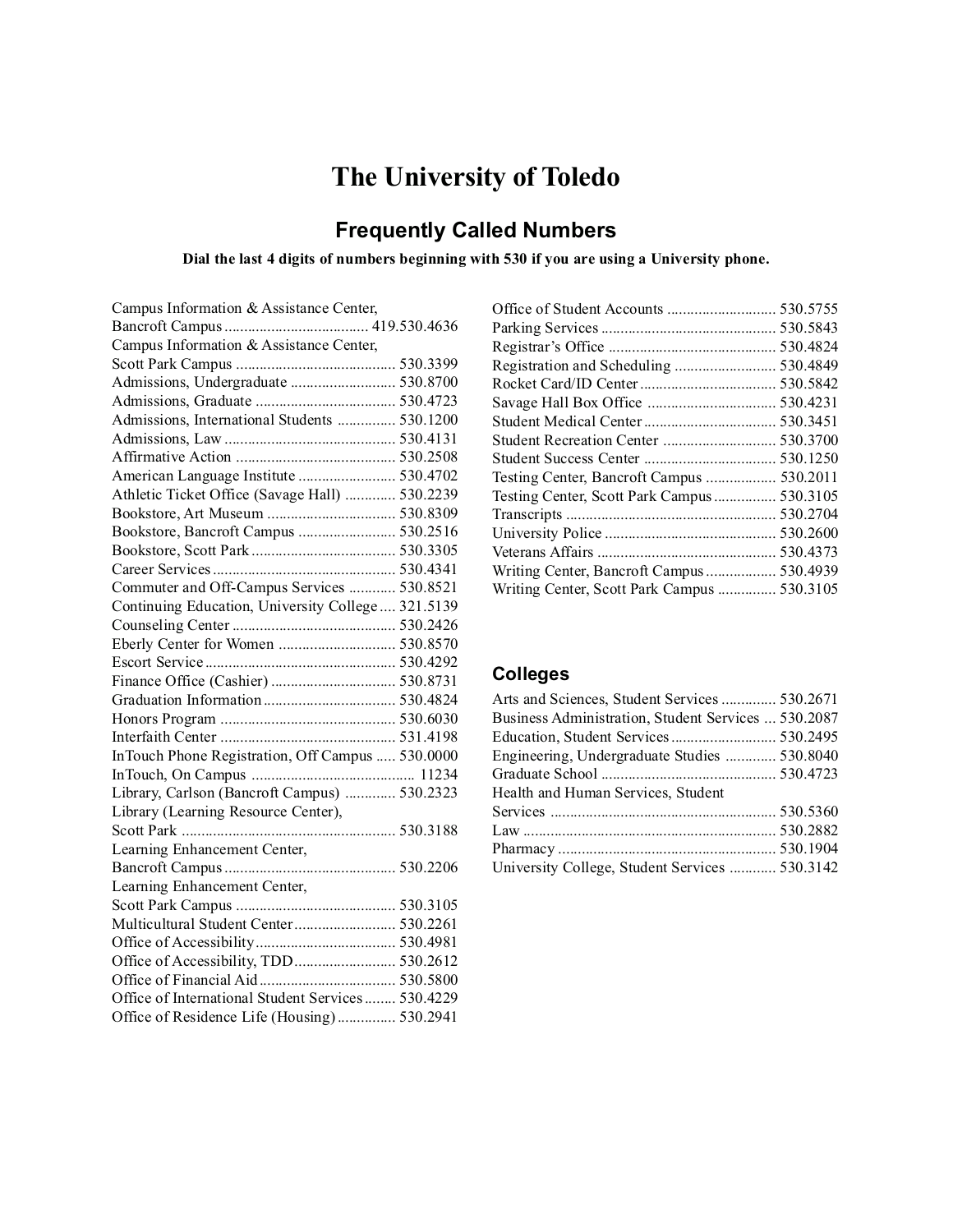## **Academic Calendar 2002-2003 and 2003-2004**

#### **Fall Semester 2002 Fall Semester 2003**

Law Classes Begin Monday, August 19 Monday, August 25 First Day of Classes Monday, August 26 Monday, August 25 Labor Day Monday, September 2 Monday, September 1 Fall Recess Monday, October 21 to be determined through Tuesday, October 22 (*Law classes in session*) (*Law classes in session*)

Law Last Day of Classes Tuesday, November 26 Tuesday, November 25 Thanksgiving Recess Wednesday, November 27 Wednesday, November 26 through Sunday, December 1 Sunday, November 30

through Tuesday, December 3 Tuesday, December 2 Through Friday, December 13 Friday, December 12

#### **Spring Semester 2003 Spring Semester 2004**

through Friday, March 14 Friday, March 12 through Sunday, April 27 Monday, April 26 through Friday, May 9 Friday, May 7

#### **Summer Semester 2003 Summer Semester 2004**

Veteran's Day Monday, November 11 Tuesday, November 11 (*Law classes in session*) (*Law classes of November 26 must be made up.*)

Law Reading Period Saturday, November 30 Friday, November 28 Law Final Examinations Wednesday, December 4 Wednesday, December 3 Last Day of Classes Friday, December 13 Friday, December 12 Law Commencement Saturday, December 14 Saturday, December 13 Final Examinations Begin Monday, December 16 Monday, December 15 Final Examinations End Friday, December 20 Friday, December 19 Commencement Saturday, December 21 Saturday, December 22

Law Classes Begin Monday, January 6 Wednesday, January 7 First Day of Classes Monday, January 13 Monday, January 12 Martin Luther King Day Monday, January 20 Monday, January 19 Spring Recess Monday, March 10 Monday, March 8 Law Last Day of Classes Wednesday, April 23 Friday, April 23 Law Reading Period Tuesday, April 24 Saturday, April 24 Law Final Examinations Monday, April 28 Tuesday, April 27 Last Day of Classes Friday, May 2 Friday, May 2 Friday, April 30 Final Examinations Begin Monday, May 5 Monday, May 3 Final Examinations End Friday, May 9 Friday, May 7 Commencement Saturday, May 10 Saturday, May 8

First Day of Classes I, IV & Law Monday, May 19 Monday, May 17 Memorial Day **Monday, May 26** Monday, May 26 Monday, May 31 First Day of Classes III Monday, June 16 Monday, June 14 Last Day of Classes I Friday, June 27 Friday, June 25 First Day of Classes II Monday, June 30 Monday, June 28 Independence Day Friday, July 4 Monday, July 5 Law Last Day of Classes Thursday, July 17 Thursday, July 15 Law Final Examinations Monday, July 21 Monday, July 19 through Friday, July 25 Friday July 23 Last Day of Classes II, III & IV Friday August 8 Friday, August 6